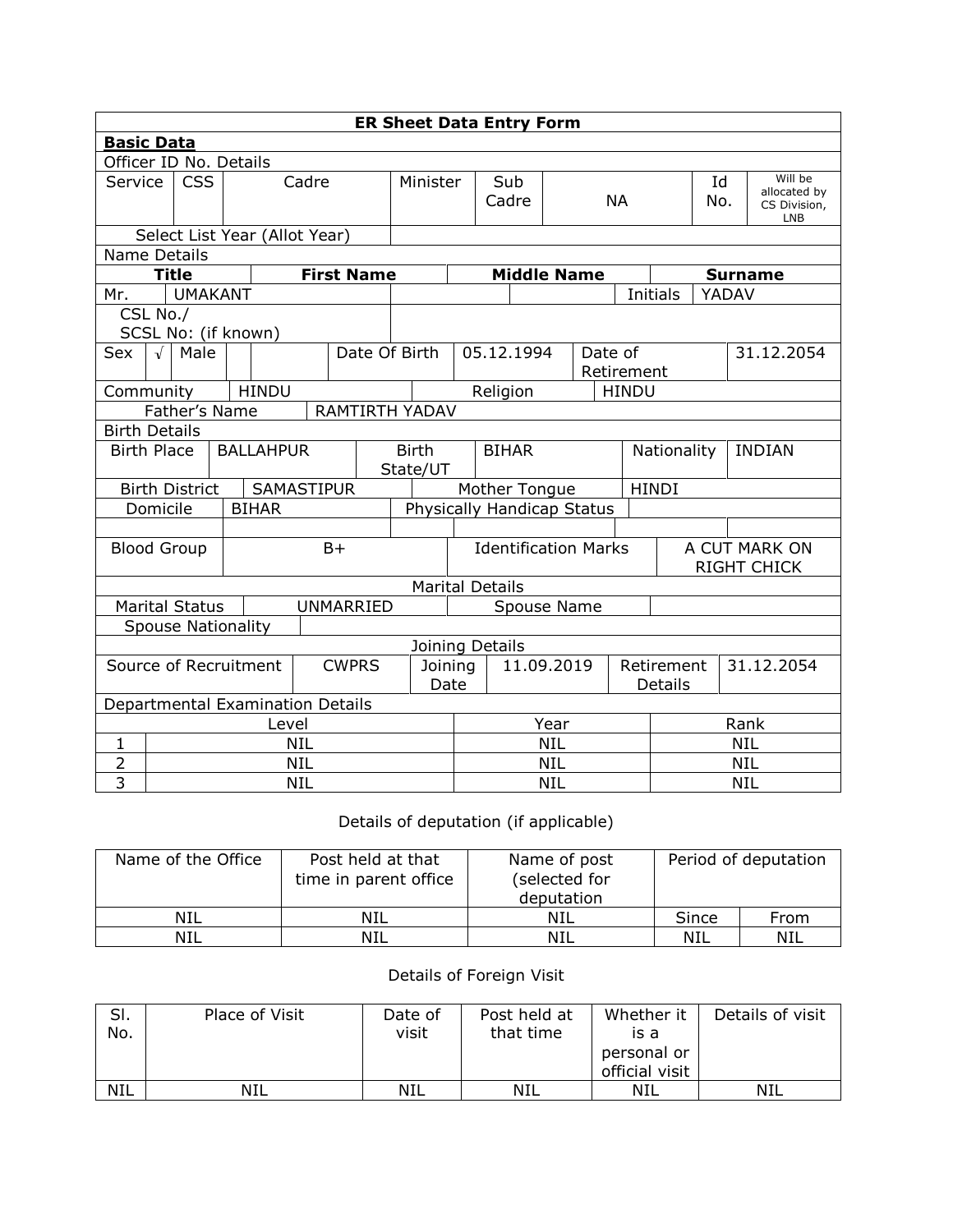## Transfer/Posting Detail (if applicable)

| Place                                                                                                     | Period of posting |                          |                    |                               |                           |  |                            |                                  |                         |                  |  |
|-----------------------------------------------------------------------------------------------------------|-------------------|--------------------------|--------------------|-------------------------------|---------------------------|--|----------------------------|----------------------------------|-------------------------|------------------|--|
|                                                                                                           | Since             |                          |                    |                               |                           |  | From                       |                                  |                         |                  |  |
| <b>NIL</b>                                                                                                |                   | <b>NIL</b><br><b>NIL</b> |                    |                               |                           |  |                            |                                  |                         |                  |  |
| Remarks (if                                                                                               |                   |                          |                    |                               |                           |  |                            |                                  |                         |                  |  |
| any)                                                                                                      |                   |                          |                    |                               |                           |  |                            |                                  |                         |                  |  |
| Language known                                                                                            |                   |                          |                    |                               |                           |  |                            |                                  |                         | <b>Speak</b>     |  |
| Indian Language<br>1                                                                                      |                   | <b>HINDI</b>             |                    |                               | <b>Read</b><br><b>YES</b> |  | <b>Write</b><br><b>YES</b> |                                  | <b>YES</b>              |                  |  |
| Known                                                                                                     |                   |                          |                    |                               |                           |  |                            |                                  |                         |                  |  |
| $\overline{2}$                                                                                            |                   |                          | <b>ENGLISH</b>     |                               |                           |  | <b>YES</b>                 | <b>YES</b>                       |                         | <b>YES</b>       |  |
|                                                                                                           |                   |                          |                    |                               |                           |  |                            |                                  |                         |                  |  |
|                                                                                                           |                   |                          |                    |                               |                           |  |                            |                                  |                         |                  |  |
|                                                                                                           |                   |                          |                    |                               |                           |  |                            |                                  |                         |                  |  |
| Foreign Language<br>1                                                                                     |                   |                          | <b>NIL</b>         |                               |                           |  | <b>NIL</b>                 | <b>NIL</b>                       |                         | <b>NIL</b>       |  |
| $\overline{2}$                                                                                            |                   |                          | <b>NIL</b>         |                               |                           |  | <b>NIL</b>                 | <b>NIL</b>                       |                         | <b>NIL</b>       |  |
| 3                                                                                                         |                   |                          | <b>NIL</b>         |                               |                           |  | <b>NIL</b>                 | <b>NIL</b>                       |                         | <b>NIL</b>       |  |
|                                                                                                           |                   |                          |                    |                               |                           |  |                            |                                  |                         |                  |  |
| Qualification (Use extra photocopy sheets for multi qualifications, experience, training, awards details) |                   |                          |                    |                               |                           |  |                            |                                  |                         |                  |  |
| Qualification                                                                                             |                   |                          |                    |                               | Discipline                |  |                            | Specialization 1                 |                         |                  |  |
|                                                                                                           | 1. B. Sc(PHYSICS) |                          |                    |                               |                           |  |                            | <b>PHYSICS</b>                   |                         |                  |  |
| Year                                                                                                      |                   |                          | Division           |                               |                           |  | <b>CGPA</b>                |                                  |                         | Specialization 2 |  |
| 2013-16                                                                                                   |                   |                          | <b>First Class</b> |                               |                           |  |                            |                                  |                         |                  |  |
| Institution                                                                                               |                   |                          | University         |                               |                           |  | Place                      |                                  |                         | Country          |  |
| <b>B.R.B.COLLEGE</b><br><b>SAMASTIPUR</b>                                                                 |                   |                          | L.N.M.U. DARBHANGA |                               |                           |  | <b>DARBHANGA</b>           |                                  | <b>INDIA</b>            |                  |  |
| <b>Experience</b>                                                                                         |                   |                          |                    |                               |                           |  |                            |                                  |                         |                  |  |
| Type of Posting                                                                                           |                   |                          |                    | GROUP 'C'                     |                           |  |                            |                                  |                         |                  |  |
|                                                                                                           |                   |                          |                    | LABORATORY ASSISTANT GRADE-II |                           |  |                            |                                  |                         |                  |  |
| Designation                                                                                               |                   |                          |                    |                               |                           |  |                            |                                  |                         |                  |  |
| Ministry                                                                                                  |                   |                          |                    | MINISTRY OF WATER RESOURCES   |                           |  |                            |                                  |                         |                  |  |
|                                                                                                           |                   |                          |                    |                               |                           |  |                            |                                  |                         |                  |  |
| Office                                                                                                    |                   |                          |                    | CWPRS, PUNE                   |                           |  |                            |                                  |                         |                  |  |
|                                                                                                           |                   |                          |                    |                               |                           |  |                            |                                  |                         |                  |  |
| <b>Experience Subject</b>                                                                                 |                   |                          |                    |                               |                           |  |                            | Period of Posting                |                         |                  |  |
| Major                                                                                                     |                   |                          |                    |                               | Minor                     |  |                            | From                             |                         | To               |  |
| Note:-Refer the Annexure to fill above Major, Minor Subjects and below given training subject             |                   |                          |                    |                               |                           |  |                            |                                  |                         |                  |  |
| Training                                                                                                  |                   |                          |                    |                               |                           |  |                            |                                  |                         |                  |  |
| <b>Training Year</b><br><b>Training Name</b>                                                              |                   |                          |                    |                               |                           |  |                            |                                  | <b>Training Subject</b> |                  |  |
|                                                                                                           |                   |                          |                    |                               |                           |  |                            |                                  |                         |                  |  |
|                                                                                                           |                   |                          |                    |                               | Field Visit Country       |  |                            | Field Visit Place (within India) |                         |                  |  |
|                                                                                                           |                   |                          |                    |                               |                           |  |                            |                                  |                         |                  |  |
| <b>Sponsoring Authority</b>                                                                               |                   |                          | Period of Training |                               |                           |  |                            | Duration<br>Result               |                         |                  |  |